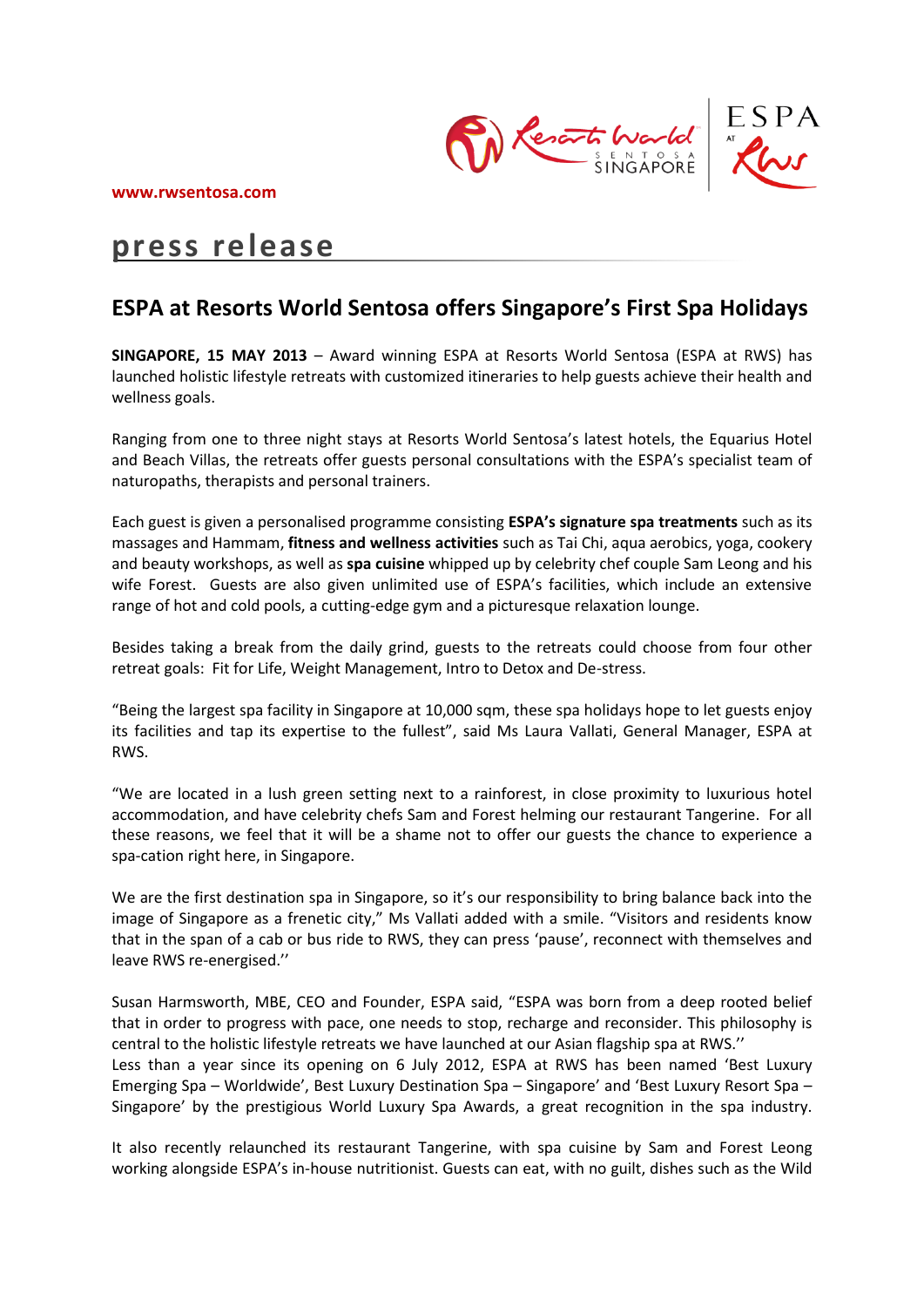Pepper Leaf Wrap of Mixed Revitalising Herbs and Walnuts which is rich in anti-oxidants to strengthen the immune system; the Oriental Herbal Chicken Soup with Cordycep Flower which promotes blood circulation; and the Barley Porridge with quinoa and seafood, a dish stewed in chicken's essence and an excellent source of dietary fibre.

Prices for ESPA at RWS's Lifestyle Retreats start from S\$718++ for a 1-night retreat for one person, inclusive of room, spa treatments and three meals. For reservations or more information, please contact +65 6577 8899, email [reservations@rwsentosa.com](mailto:reservations@rwsentosa.com) or visit [www.rwsentosa.com/ESPA.](http://www.rwsentosa.com/ESPA)

– Ends –

#### **ABOUT RESORTS WORLD SENTOSA**

Resorts World Sentosa (RWS), Singapore's first integrated resort is located on the resort island of Sentosa. Spanning 49 hectares, the resort opened in January 2010 and welcomed over 30 million visitors in its first two years of opening. RWS is home to the region's first-and-only Universal Studios theme park, the world's largest oceanarium – Marine Life Park, the Maritime Experiential Museum, a casino, luxurious accommodation in six unique hotels, the Resorts World Convention Centre, celebrity chef restaurants, a world-class spa as well as specialty retail outlets. The resort also offers entertainment and public attractions such as the Crane Dance and the Lake of Dreams. Resorts World Sentosa is wholly owned by Genting Singapore, a company of the Genting Group.

For more information, please visit [www.rwsentosa.com.](http://www.rwsentosa.com/)

#### **ABOUT ESPA AT RESORTS WORLD SENTOSA**

Opened on 6 July 2012 and located at the tranquil western tip of the integrated resort, ESPA at Resorts World Sentosa (ESPA at RWS) is an oasis for those wishing to escape from the city or taking time out from the resort's attractions.

Spread across 10,000 square metres of manicured landscaped gardens, pools and ponds set against a backdrop of picturesque sea views and jungle covered hillsides, ESPA at RWS boasts Singapore's first authentic Hammam and other state-of-the-art facilities in a tranquil and natural environment. Spa-goers can choose to have their treatments in 24 multi-functional treatment rooms with beautiful views, 2 Private Spa Suites overlooking the reflection pool and 2 Beach Villas with dramatic sea views.

Spa grounds are dotted with spacious pre- and post-treatment relaxation areas for guests to contemplate and meditate. These include the sleep zone and relaxation lounge with views of the reflection pool, vitality pools, Forest Onsen-Style pool and pavilions set in tropical gardens.

#### **Awards & Accolades:**

Best Luxury Emerging Spa - World Luxury Spa Awards 2013 Best Luxury Destination Spa - World Luxury Spa Awards 2013 Best Luxury Resort Spa - World Luxury Spa Awards 2013 Best Casino Hotel Spa - SpaFinder Wellness Readers' Choice Awards 2012 New Spa of the Year - AsiaSpa Awards 2012

#### **MEDIA CONTACTS**

**Resorts World Sentosa** Angeline Ng Tel: + 65 6577-9772 [angeline.ng@rwsentosa.com](mailto:clement.xjng@rwsentosa.com) **Weber Shandwick Singapore (for Resorts World Sentosa)**  Khushil Vaswani / Matt De Bakker Tel: +65 6825 8023 / +65 6825 8206 [kvaswani@webershandwick.com](mailto:kvaswani@webershandwick.com) / [mdebakker@webershandwick.com](mailto:mdebakker@webershandwick.com)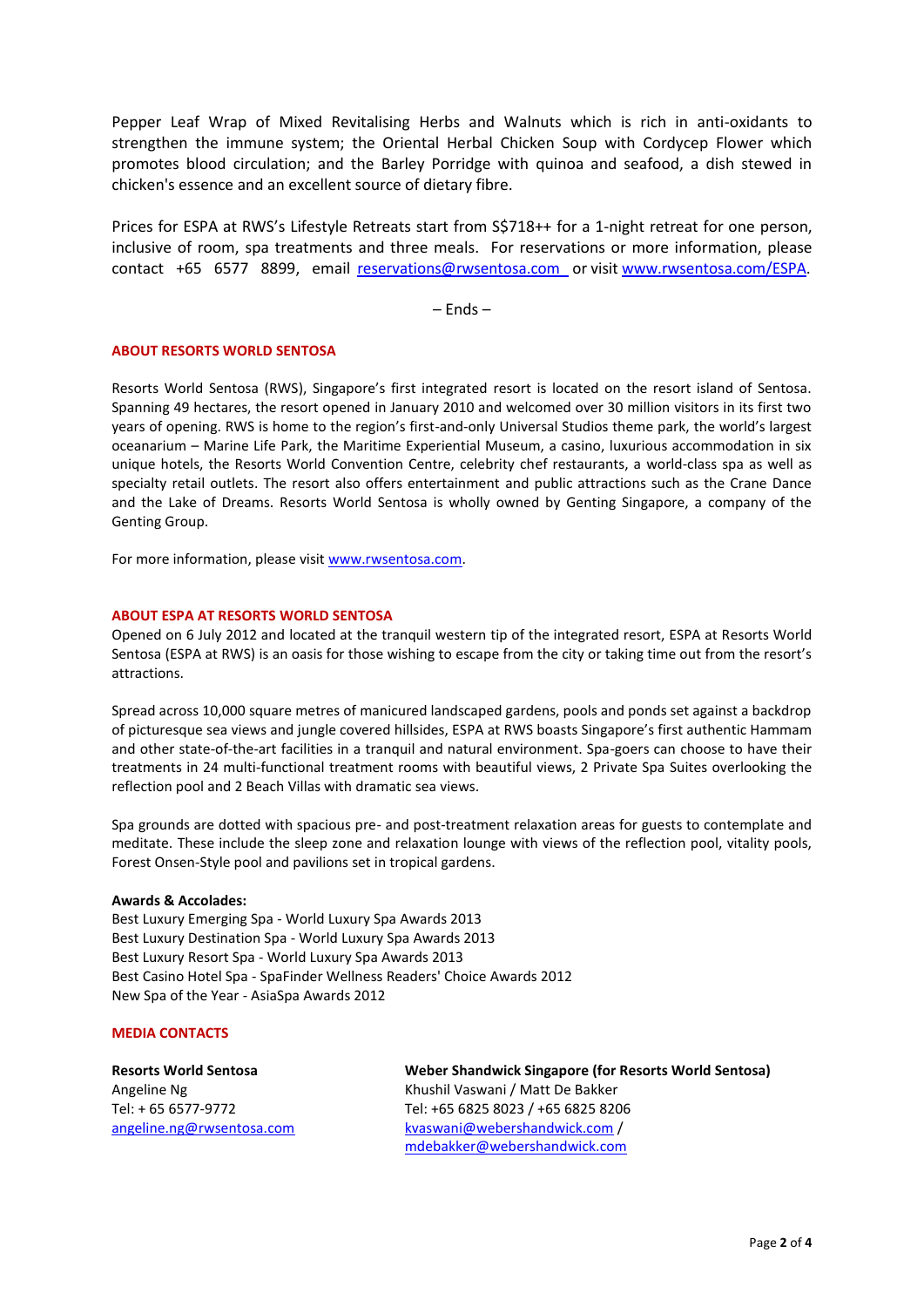### **Note to Editors**

- 1. High resolution photos can be downloaded from link: [ftp://wswresorts:wswresorts@omaedcftp001.interpublic.com](ftp://wswresorts:wswresorts@omaedcftp001.interpublic.com/) *Username: wswresorts; Password: wswresorts*
- *2.* All photos are to be attributed to: *Resorts World Sentosa elements and all related indicia TM & © 2013 Resorts World at Sentosa Pte. Ltd. All Rights Reserved.*
- *3.* Please use the following photo captions for visuals.



*ESPA at RWS has put together 4 holistic lifestyle retreats to inspire and educate guests in starting a journey towards optimal well-being at its sublime surroundings. 1 to 3-night retreats include accommodation at Equarius Hotel or Beach Villa, signature treatments, spa cuisine, fitness and leisure activities and access to spa facilities, all tailored to individual needs.* 

*Check-in to a stay that will leave you feeling great again.*